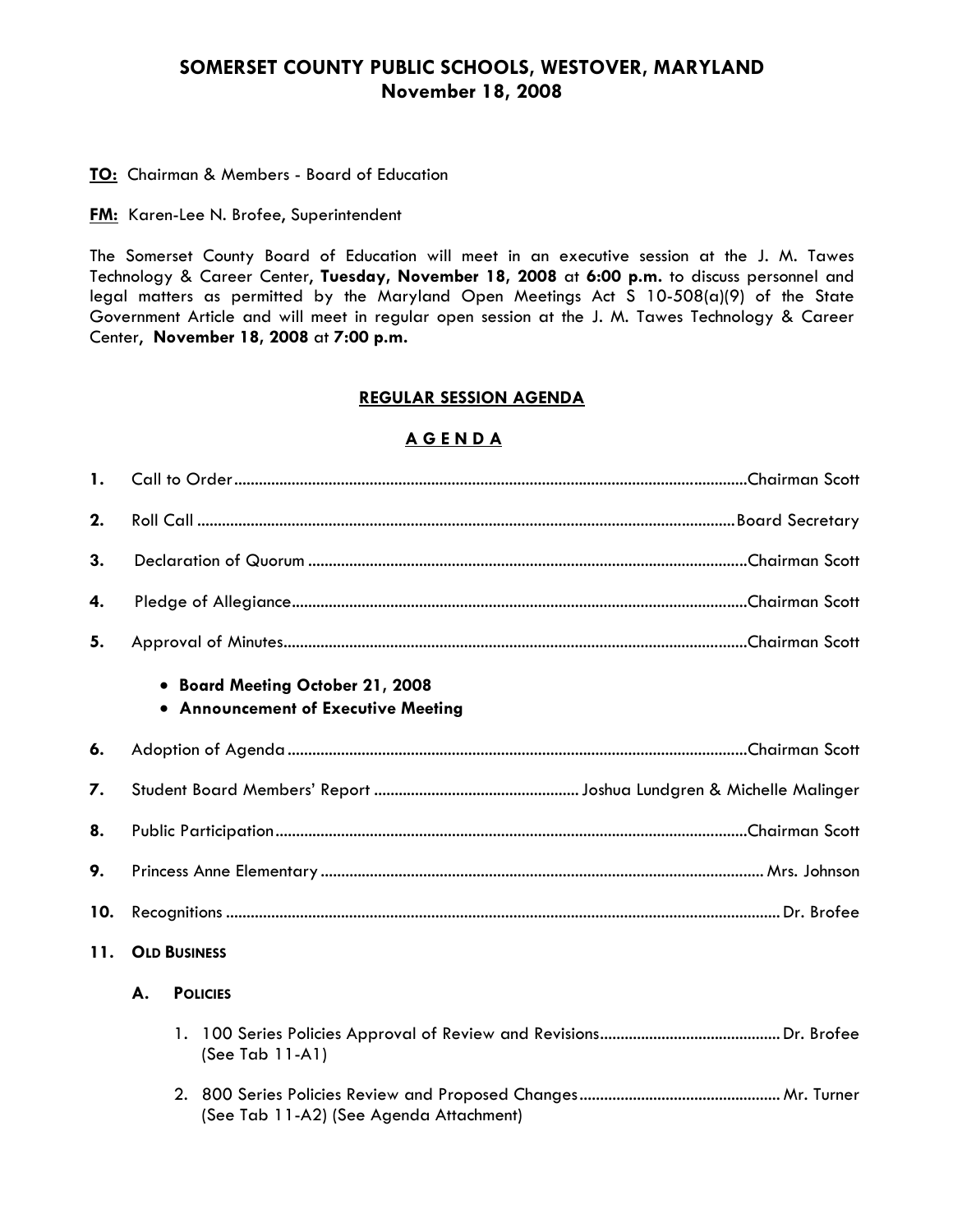#### **12. NEW BUSINESS**

| А. | <b>Finance Report</b>                                                                                                                                                                                                                                                                                                                                                                                                                                                                                                                                                                                                  |  |
|----|------------------------------------------------------------------------------------------------------------------------------------------------------------------------------------------------------------------------------------------------------------------------------------------------------------------------------------------------------------------------------------------------------------------------------------------------------------------------------------------------------------------------------------------------------------------------------------------------------------------------|--|
|    | (See Tab 12-A1)                                                                                                                                                                                                                                                                                                                                                                                                                                                                                                                                                                                                        |  |
|    | (See Tab 12-A2)                                                                                                                                                                                                                                                                                                                                                                                                                                                                                                                                                                                                        |  |
|    | (See Tab 12-A3)                                                                                                                                                                                                                                                                                                                                                                                                                                                                                                                                                                                                        |  |
| В. | <b>Policies</b>                                                                                                                                                                                                                                                                                                                                                                                                                                                                                                                                                                                                        |  |
|    | <b>Fiscal Management</b><br>(See Tab 12-B1)                                                                                                                                                                                                                                                                                                                                                                                                                                                                                                                                                                            |  |
|    | $300 - 1$<br><b>Fiscal Management Goals</b><br>$300 - 2$<br><b>Budgeting System</b><br>$300 - 3$<br>Budget Deadlines, Schedules, Planning, Hearing, Reviews & Adoption<br>$300 - 4$<br><b>Budget Implementation</b><br>$300 - 5$<br><b>Budget Transfer Authority</b><br>$300 - 6$<br>Revenues From Investments<br>$300 - 7$<br>Depository of Funds<br>$300 - 8$<br><b>Bonded Employees and Officers</b><br>$300 - 9$<br>Audit<br>$300 - 10$<br><b>Purchasing Procedures - Local Purchasing</b><br>$300 - 11$<br><b>Vendor Relations</b><br>$300 - 12$<br><b>Salary Deductions</b><br><b>Fixed Assets</b><br>$300 - 13$ |  |
| C. | (See Tab $12-C$ )                                                                                                                                                                                                                                                                                                                                                                                                                                                                                                                                                                                                      |  |
| D. | (See Tab 12-D)                                                                                                                                                                                                                                                                                                                                                                                                                                                                                                                                                                                                         |  |
| E. | (See Tab 12-E)                                                                                                                                                                                                                                                                                                                                                                                                                                                                                                                                                                                                         |  |
| F. | (See Tab $12-F$ )                                                                                                                                                                                                                                                                                                                                                                                                                                                                                                                                                                                                      |  |
| G. | (See Tab $12-G$ )                                                                                                                                                                                                                                                                                                                                                                                                                                                                                                                                                                                                      |  |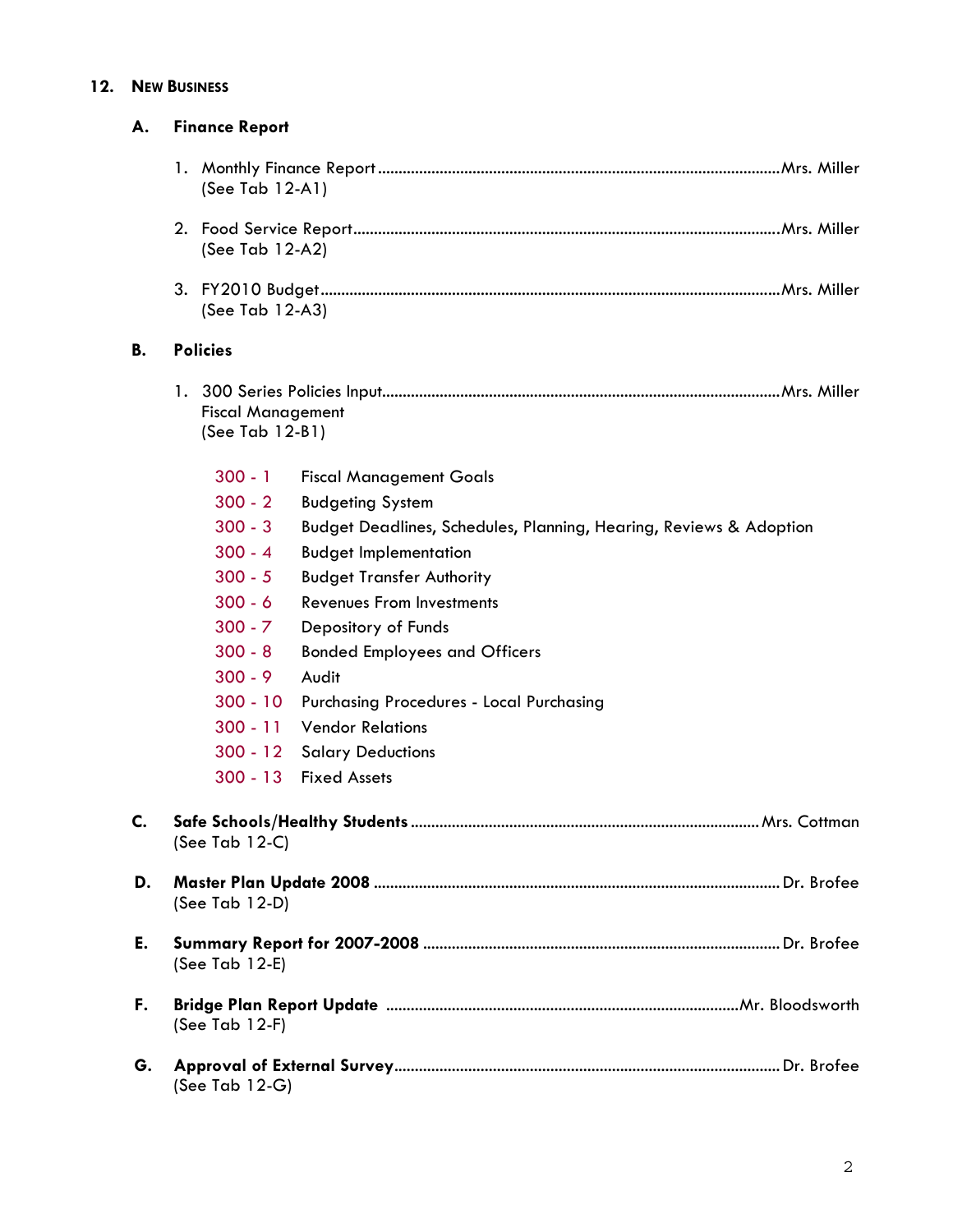| Н. | <b>Facilities</b>             |  |
|----|-------------------------------|--|
|    | (See Tab $12-H1$ )            |  |
|    | (See Tab 12-H2)               |  |
| ı. | <b>Human Resources Report</b> |  |
|    | See Tab 12-11)                |  |
|    | (See Tab 12-12)               |  |
|    | (See Tab 12-13)               |  |
| J. | (See Tab $12-J$ )             |  |

### **13. Superintendent & Board Member Comments**

**14. December 2008 – December 16, 2008 a closed meeting will be held at 6:00 p.m., an Appreciation Reception for Mr. Scott and Mr. Paul at 6:30, and an open regular session meeting at 7:00 p.m. at the J.M. Tawes Career & Technology Center.** 

### **15. Adjournment**